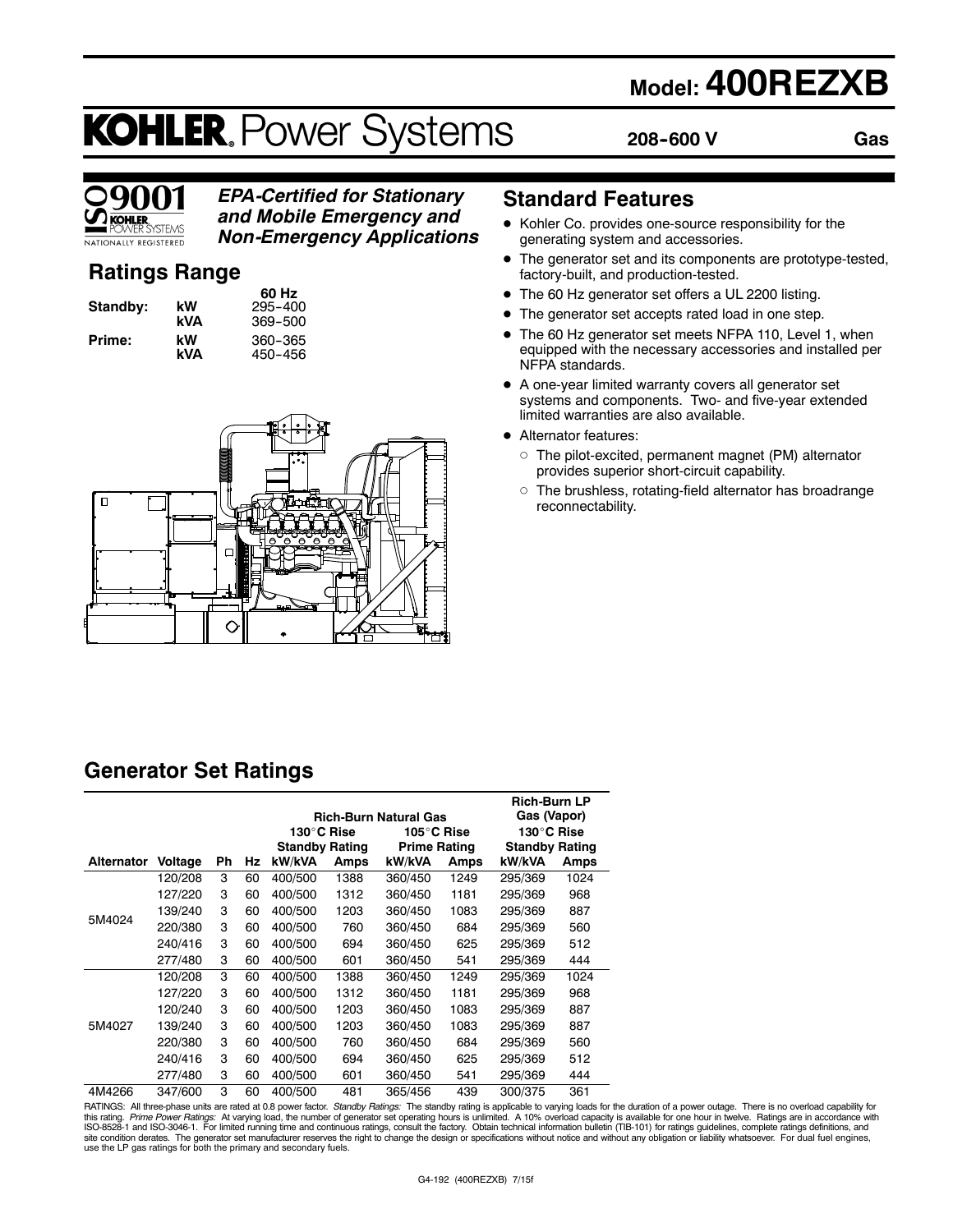### **Alternator Specifications**

| <b>Specifications</b>                               |                                                         | <b>Alternator</b>                                                             |
|-----------------------------------------------------|---------------------------------------------------------|-------------------------------------------------------------------------------|
| Type                                                |                                                         | 4-Pole, Rotating-Field                                                        |
| Exciter type                                        |                                                         | Brushless, Permanent-<br><b>Magnet Pilot Exciter</b>                          |
| Leads: quantity, type                               |                                                         | 10/12, Reconnectable                                                          |
|                                                     |                                                         | 4,600 V                                                                       |
| Voltage regulator                                   |                                                         | Solid State, Volts/Hz                                                         |
| Insulation:                                         |                                                         | <b>NFMA MG1</b>                                                               |
| Material                                            |                                                         | Class H, Synthetic,<br>Nonhygroscopic                                         |
| Temperature rise                                    |                                                         | 130°C, 150°C Standby                                                          |
| Bearing: quantity, type                             |                                                         | 1, Sealed                                                                     |
| Coupling                                            |                                                         | <b>Flexible Disc</b>                                                          |
| Amortisseur windings                                |                                                         | Full                                                                          |
| Voltage regulation, no-load to full-load            |                                                         | <b>Controller Dependent</b>                                                   |
| Rotor balancing                                     |                                                         | 125%                                                                          |
| One-step load acceptance                            |                                                         | 100% of Rating                                                                |
| Unbalanced load capability                          |                                                         | 100% of Rated Standby<br>Current                                              |
| Peak motor starting kVA:<br>480 V<br>480 V<br>600 V | 5M4024 (10 lead)<br>5M4027 (12 lead)<br>4M4266 (4 lead) | (35% dip for voltages below)<br>1350 (60Hz)<br>1550 (60Hz)<br>1300 (60Hz)<br> |

- NEMA MG1, IEEE, and ANSI standards compliance for temperature rise and motor starting.
- Sustained short-circuit current of up to 300% of the rated current for up to 10 seconds.
- Sustained short-circuit current enabling downstream circuit breakers to trip without collapsing the alternator field.
- Self-ventilated and dripproof construction.
- Superior voltage waveform from a two-thirds pitch stator and skewed rotor.
- $\bullet$  Digital solid-state, volts-per-hertz voltage regulator with 0.25% no-load to full-load regulation.
- $\bullet$  Brushless alternator with brushless pilot exciter for excellent load response.

### **Engine**

| <b>Engine Specifications</b>               |                                                        |
|--------------------------------------------|--------------------------------------------------------|
| Manufacturer                               | Doosan                                                 |
| Engine model                               | D <sub>219</sub> TIC                                   |
| Engine type                                | 21.9 L, 4-Cycle,<br>Turbocharged,<br>Charge Air-Cooled |
| Cylinder arrangement                       | $V-12$                                                 |
| Displacement, L (cu. in.)                  | 21.9 (1338)                                            |
| Bore and stroke, mm (in.)                  | 128 x 142 (5.04 x 5.59)                                |
| Compression ratio                          | 10.5:1                                                 |
| Piston speed, m/min. (ft./min.)            | 511 (1677)                                             |
| Main bearings: quantity, type              | 14, Precision Half-Shell                               |
| Rated rpm                                  | 1800                                                   |
| Max. power at rated rpm, kWm (BHP)         | 451 (605)                                              |
| Cylinder head material                     | Cast Iron                                              |
| Piston: type, material                     |                                                        |
| Crankshaft material                        | <b>Forged Steel</b>                                    |
| Valve material                             |                                                        |
| Governor: type                             | Electronic                                             |
| Frequency regulation, no-load to full-load | Isochronous                                            |
| Frequency regulation, steady state         | ±0.5%                                                  |
| Frequency                                  | Fixed                                                  |
| Air cleaner type, all models               | Dry                                                    |
| Exhaust                                    |                                                        |

| <b>Exhaust System</b>                                                         |                                                |
|-------------------------------------------------------------------------------|------------------------------------------------|
| Exhaust manifold type                                                         | Wet                                            |
| Exhaust flow at rated kW, kg/hr. (cfm)                                        | 1787 (2546)                                    |
| Exhaust temperature at rated kW.<br>dry exhaust, $^{\circ}$ C ( $^{\circ}$ F) | 600 (1112)                                     |
| Maximum allowable back pressure<br>overall, kPa (in. Hg)                      | 10.2(3)                                        |
| Maximum allowable back pressure<br>after catalyst, kPa (in. Hg)               | 5.1(1.5)                                       |
| Engine exhaust outlet size, mm (in.)                                          | Flanged Outlet at Catalyst,<br>see ADV drawing |

## **Application Data**

### **Engine Electrical**

| <b>Engine Electrical System</b>                        |                                      |
|--------------------------------------------------------|--------------------------------------|
| Battery charging alternator:                           |                                      |
| Ground (negative/positive)                             | Negative                             |
| Volts (DC)                                             | 24                                   |
| Ampere rating                                          | 45                                   |
| Starter motor rated voltage (DC)                       | 24                                   |
| Battery, recommended cold cranking<br>amps (CCA):      |                                      |
| Qty., CCA rating each                                  | Two, 1000                            |
| Battery voltage (DC)                                   | 12                                   |
| Fuel                                                   |                                      |
| <b>Fuel System - Rich Burn</b>                         |                                      |
| Fuel type                                              | Natural Gas, LP Gas,<br>or Dual Fuel |
| Fuel supply line inlet                                 | 3.0 NPTF                             |
| Natural gas fuel supply pressure, kPa<br>(in. $H_2O$ ) | $1.74 - 2.74$ (7.0 - 11.0)           |
| LPG vapor withdrawal fuel supply                       |                                      |

fuel supply pressure,  $kPa$  (in.  $H<sub>2</sub>O$ ) 1.24 (5.0) Fuel supply pressure, measured at the generator set fuel inlet downstream of any fuel system equipment accessories.

Dual fuel engine, LPG vapor withdrawal

pressure, kPa (in.  $H<sub>2</sub>O$ ) 1.24-2.74 (5.0-11.0)

| <b>Fuel Composition Limits *</b>                                                                                                                                            | Nat. Gas   | <b>LP Gas</b>          |
|-----------------------------------------------------------------------------------------------------------------------------------------------------------------------------|------------|------------------------|
| Methane, % by volume                                                                                                                                                        | 90 min.    |                        |
| Ethane, % by volume                                                                                                                                                         | 4.0 max.   |                        |
| Propane, % by volume                                                                                                                                                        | $1.0$ max. | 85 min.                |
| Propene, % by volume                                                                                                                                                        | $0.1$ max. | 5.0 max.               |
| $C_4$ and higher, % by volume                                                                                                                                               | $0.3$ max. | 2.5 max.               |
| Sulfur, ppm mass                                                                                                                                                            | 25 max.    |                        |
| Lower heating value,                                                                                                                                                        |            |                        |
| $MJ/m3$ (Btu/ft <sup>3</sup> ), min.                                                                                                                                        |            | 33.2 (890) 84.2 (2260) |
| * Fuels with other compositions may be acceptable. If your fuel is<br>outside the listed specifications, contact your local distributor for<br>further analysis and advice. |            |                        |

G4-192 (400REZXB) 7/15f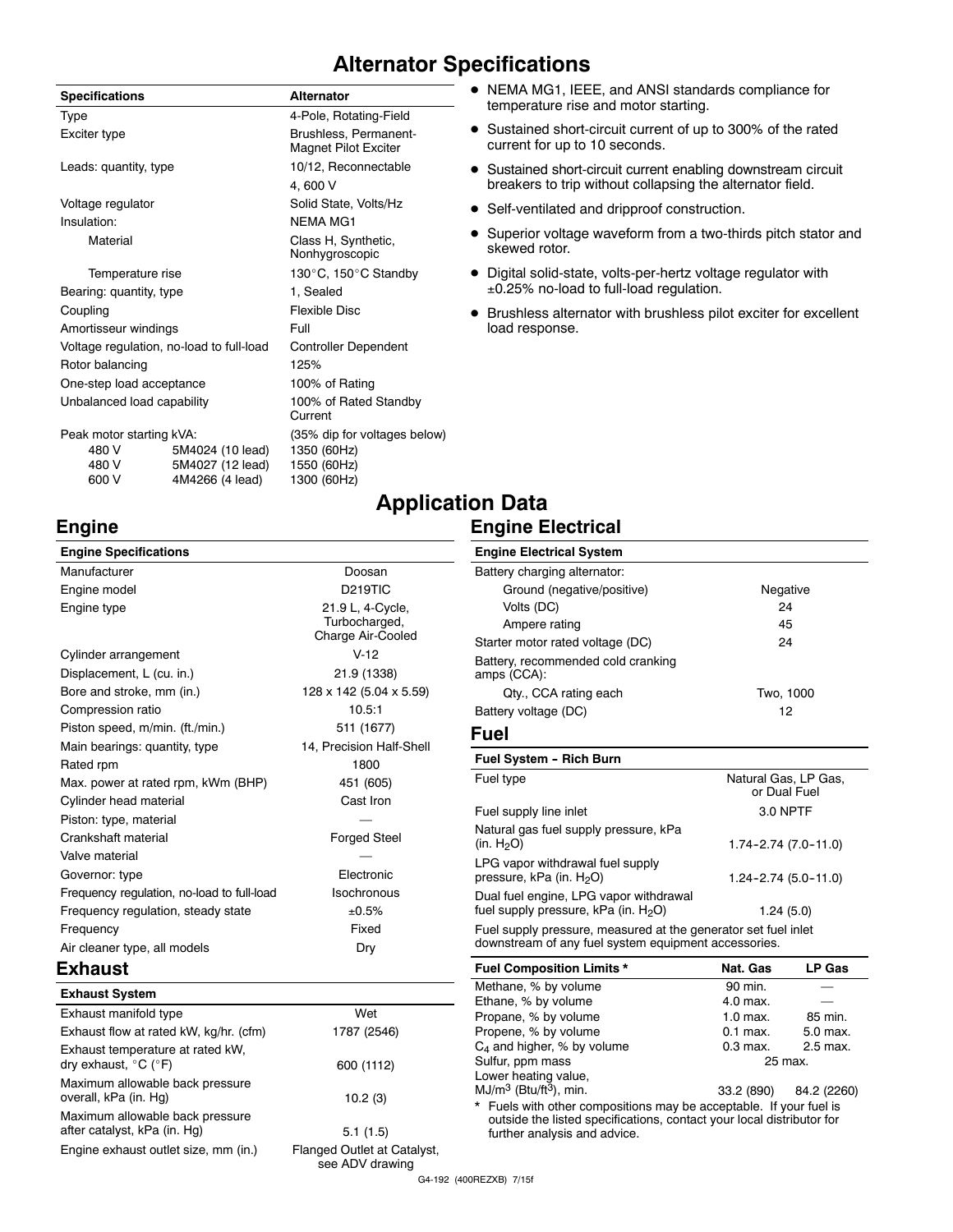### **Application Data**

### **Lubrication**

#### **Lubricating System**

| Type                                  | <b>Full Pressure</b> |
|---------------------------------------|----------------------|
| Oil pan capacity, L (gt.)             | 40 (42.3)            |
| Oil pan capacity with filter, L (qt.) | 47.1 (49.7)          |
| Oil filter: quantity, type            | 2, Cartridge         |
| Oil cooler                            | Water-Cooled         |
|                                       |                      |

### **Cooling**

| <b>Radiator System</b>                                                                       |             |
|----------------------------------------------------------------------------------------------|-------------|
| Ambient temperature, °C (°F) *                                                               | 50 (122)    |
| Engine jacket water capacity, L (gal.)                                                       | 53 (14)     |
| Radiator system capacity, including<br>engine, L (gal.)                                      | 242 (64)    |
| Engine jacket water flow, Lpm (gpm)                                                          | 660 (174)   |
| Heat rejected to cooling water at rated<br>kW, dry exhaust, kW (Btu/min.)                    | 453 (25760) |
| Heat rejected to air charge cooler at<br>rated kW, dry exhaust, kW (Btu/min.)                | 38 (2150)   |
| Water pump type                                                                              | Centrifugal |
| Fan diameter, including blades, mm (in.)                                                     | 1321 (52)   |
| Fan, kWm (HP)                                                                                | 31.3(42)    |
| Max. restriction of cooling air, intake and<br>discharge side of radiator, kPa (in. $H_2O$ ) | 0.125(0.5)  |
|                                                                                              |             |

Weather and sound enclosures with internal silencer reduce ambient temperature capability by  $5^{\circ}$ C (9 $^{\circ}$ F).

### **Operation Requirements**

| <b>Air Requirements</b>                                      |             |  |
|--------------------------------------------------------------|-------------|--|
| Radiator-cooled cooling air,<br>$m^3$ /min. (scfm) $\dagger$ | 821 (29000) |  |
| Combustion air, kg/hr. (cfm)                                 | 1682 (841)  |  |
| Heat rejected to ambient air:                                |             |  |
| Engine, kW (Btu/min.)                                        | 66 (3765)   |  |
| Alternator, kW (Btu/min.)                                    | 23 (1309)   |  |
| $A = 0.5$ denote $A = 0.01$ and $A = 3$ (0.075 lbs. $(0.3)$  |             |  |

 $\dagger$  Air density = 1.20 kg/m<sup>3</sup> (0.075 lbm/ft<sup>3</sup>)

#### **Fuel Consumption**]

| Natural Gas, m <sup>3</sup> /hr. (cfh) at % load                                                                    | <b>Standby Rating</b> |
|---------------------------------------------------------------------------------------------------------------------|-----------------------|
| 100%                                                                                                                | 119.8<br>(4231)       |
| 75%                                                                                                                 | 93.4<br>(3298)        |
| 50%                                                                                                                 | 65.6<br>(2317)        |
| 25%                                                                                                                 | 40.0<br>(1413)        |
| Natural Gas, m <sup>3</sup> /hr. (cfh) at % load                                                                    | <b>Prime Rating</b>   |
| 100%                                                                                                                | 109.2<br>(3856)       |
| 75%                                                                                                                 | (3005)<br>85.1        |
| 50%                                                                                                                 | 60.5<br>(2137)        |
| 25%                                                                                                                 | (1331)<br>37.7        |
| LP Gas, $m^3/hr$ . (cfh) at % load                                                                                  | <b>Standby Rating</b> |
| 100%                                                                                                                | 39.9<br>(1409)        |
| 75%                                                                                                                 | (1201)<br>34.0        |
| 50%                                                                                                                 | 22.9<br>(809)         |
| 25%                                                                                                                 | 14.5<br>(512)         |
| $\pm$ M, $\pm$ 1 f it $\pm$ 1 $\pm$ 1 $\pm$ 1 $\pm$ 1 $\pm$ 1 $\pm$ 1 $\pm$ 2 $\pm$ 1 $\pm$ 1 $\pm$ 1 $\pm$ 2 $\pm$ |                       |

 $\ddagger$  Nominal fuel rating: Natural gas, 37 MJ/m<sup>3</sup> (1000 Btu/ft.<sup>3</sup>) LP vapor, 93 MJ/ $m^3$  (2500 Btu/ft.<sup>3</sup>)

LP vapor conversion factors:

| 8.58 ft. <sup>3</sup> = 1 lb.        |
|--------------------------------------|
| $0.535 \text{ m}^3 = 1 \text{ kg}$ . |
| 36.39 ft. $3 = 1$ gal.               |

### **Controllers**



#### **Decision-Maker<sup>®</sup> 3000 Controller**

Provides advanced control, system monitoring, and system diagnostics for optimum performance and compatibility.

- $\bullet$  Digital display and menu control provide easy local data access
- $\bullet$  Measurements are selectable in metric or English units
- Remote communication thru a PC via network or serial configuration
- Controller supports Modbus<sup>®</sup> protocol
- $\bullet$  Integrated hybrid voltage regulator with  $\pm 0.5\%$  regulation
- $\bullet$  Built-in alternator thermal overload protection
- NFPA 110 Level 1 capability

Refer to G6-100 for additional controller features and accessories.



#### **Decision-Maker<sup>®</sup> 550 Controller**

Provides advanced control, system monitoring, and system diagnostics with remote monitoring capabilities.

- $\bullet$  Digital display and keypad provide easy local data access
- $\bullet$  Measurements are selectable in metric or English units
- Remote communication thru a PC via network or
- modem configuration  $\bullet$  Controller supports Modbus<sup>®</sup> protocol
- $\bullet$  Integrated voltage regulator with  $\pm 0.25\%$  regulation
- $\bullet$  Built-in alternator thermal overload protection
- NFPA 110 Level 1 capability

Refer to G6-46 for additional controller features and accessories.

| p. |  |
|----|--|
|    |  |
|    |  |
|    |  |
|    |  |
|    |  |

#### **Decision-Maker<sup>®</sup> 6000 Paralleling Controller**

Provides advanced control, system monitoring, and system diagnostics with remote monitoring capabilities for paralleling multiple generator sets.

- Paralleling capability with first-on logic, synchronizer, kW and kVAR load sharing, and protective relays
- $\bullet$  Digital display and keypad provide easy local data access
- $\bullet$  Measurements are selectable in metric or English units
- Remote communication thru a PC via network or modem configuration
- $\bullet$  Controller supports Modbus<sup>®</sup> protocol
- $\bullet$  Integrated voltage regulator with  $\pm 0.25\%$  regulation
- $\bullet$  Built-in alternator thermal overload protection
- NFPA 110 Level 1 capability

Refer to G6-107 for additional controller features and accessories.

Modbus<sup>®</sup> is a registered trademark of Schneider Electric.